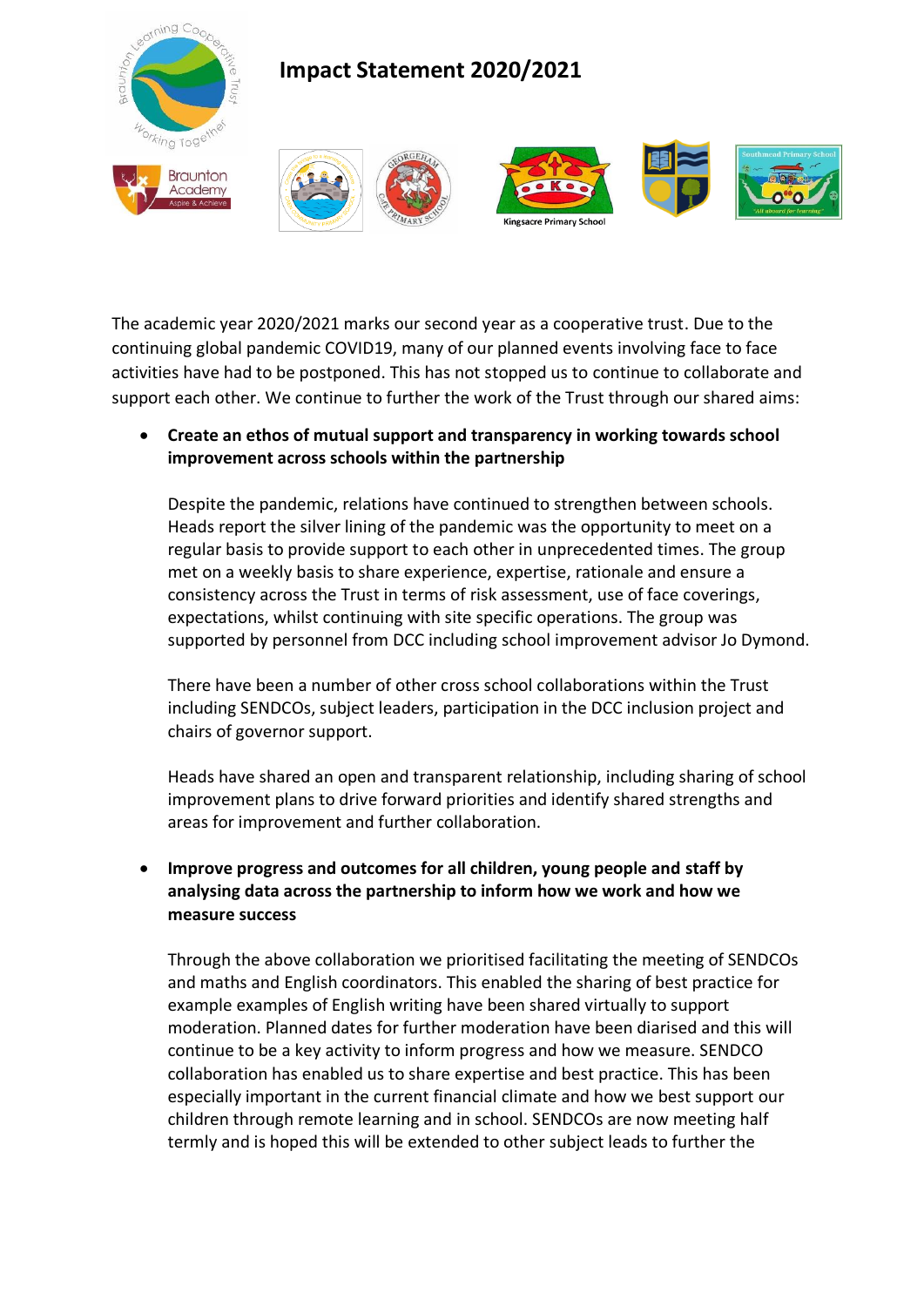

## **Impact Statement 2020/2021**

sharing of best practice and experience. Vocabulary and Decision Spelling projects were also shared across the Trust and together with the planned work on moderation will lead to consistency in teaching and learning practice and further assurance that our judgments are robust, secure and informed by consistent practice.

• **Provide opportunities for all our children, young people, staff, leaders and governors to work and grow alongside one another, building positive relationships across a variety of curriculum and enrichment activities**

Once again, despite our plans for many shared events we were not able to fulfil our commitments in this area. That being said, some shared events took place – for example a year 5 & 6 cricket and art events across schools. We are also very proud of our pastoral teams across the trust – working together to support hard to reach and vulnerable families through the pandemic. This supported our mission to work together to support each other and support well-being. Through the collaboration mentioned we know that heads, staff, children and families have been supported through the pandemic, with mental health a high priority.

• **Identify teams across the partnership to share subject expertise in curriculum, training and 'business' areas of school life so that we take advantage of economies of scale**

Maths and English subject leaders have been meeting – with postponed moderation events planned for this coming year. As a result of this, we have planned for foundation subject leaders to meet and continue to develop our broad and balanced curriculum offer across the trust for our individual schools. Further work is planned to discuss and improve transition to secondary, with visits to be made to school by the academy to understand the taught curriculum at transition level better. This will continue to improve how we measure success.

All schools took part in shared events within their settings such as Hello Yellow for mental health (a local campaign) and implementing Black History Month across all schools – promoting a joined-up curriculum.

We identified further group working opportunities between chairs of governors, SEND governors and business managers and it is hoped this work will begin and continue into this academic year as we move out of restrictions.

## • **Build additional partnerships with supportive organisations, to encourage our communities to be outward-looking**

We continue with our partnership with Atlantic Coast Cooperative Trust (Nick Plumb continues to sit on the board for ACCT with Jeremy Cooper representing ACCT on our board) and work began to identify future partnership organisations who share